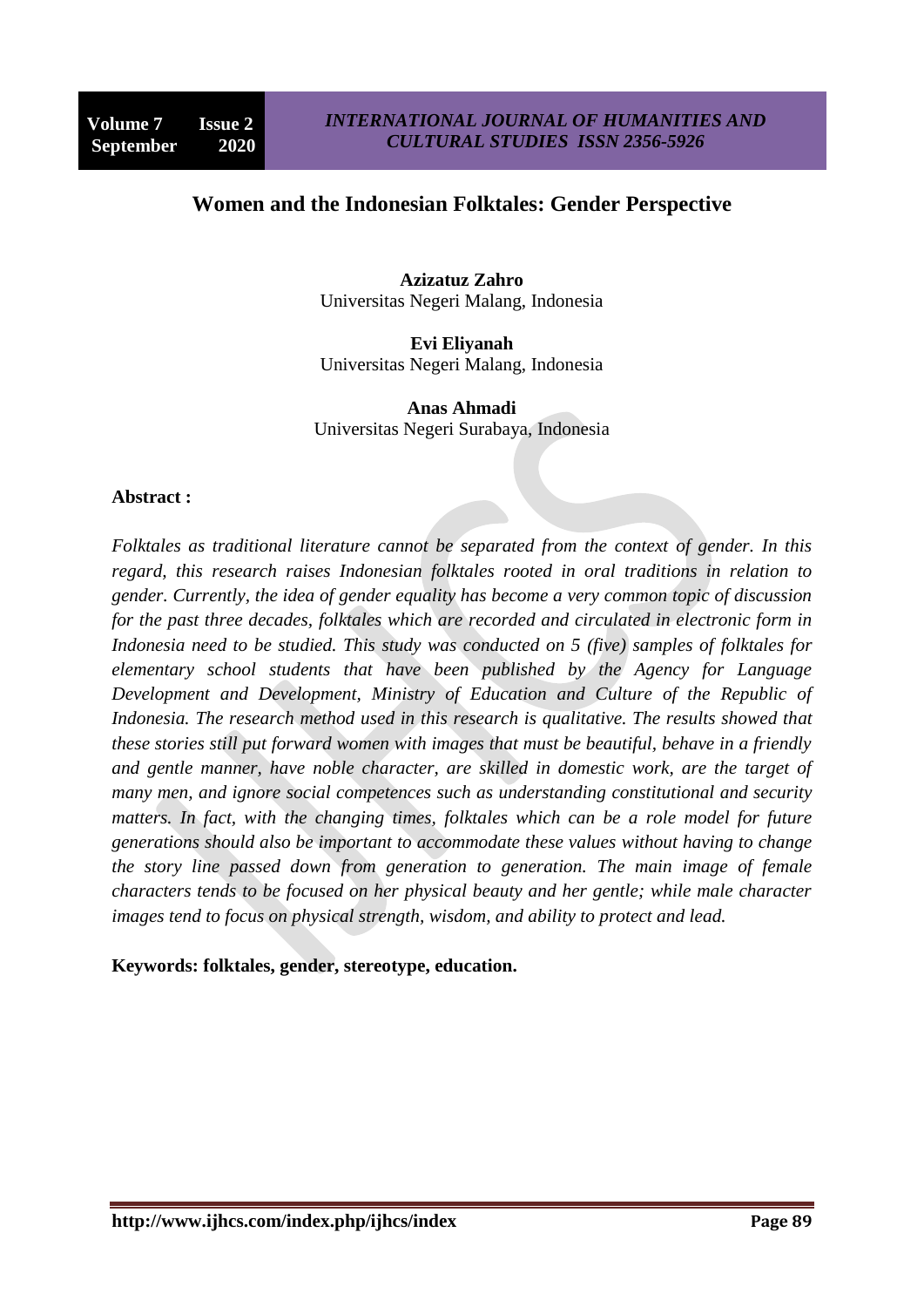#### **Introduction**

Folktale is traditional literature that is raised and passed down from generation to generation. Folktale, which is included in the area of folklore studies (Atkins, 2011), has a function as a projection (Dundes, 1965), a fantasy function, and a collective mediation function for the supporting communities (Ahmadi, 2012; 2016). Therefore, folktales cannot be separated from the philosophical, psychological, sociological, anthropological, and religious contexts of a particular society. In traditional community life, folktales survive well because the heirs pass on folktales to their children and grandchildren. Thus, folktales still 'live on' from time to time.

Folktales as part of traditional literature cannot be separated from the real world. Therefore, one of the themes contained in folktales relates to women, for example wise women (Barchers, 1990), archetype of women (Ahmadi, 2016), women as goddesses (Bolen, 2014). Women in folktales can appear as good images or in the form of bad images. Therefore, in folktales, for example, ancient Greek mythology, one can find the image of a woman as a good goddess, for example Athena and Artemis, but could also appear as an evil goddess, namely Hera. The emergence of the image of women in the folktales shows that the it cannot be separated from the image of a collective society.

With regard to folktales, Indonesia as an agricultural country has many folktales from various regions. Indonesian folktalesare very strong and is still dominant in remote areas because the people have strong oral traditions.Anonimously, folktales can be used as entertainment and a device to descent moral value in society such as gratitude, love for the environment, and character that must be possessed by children, teenage girls, and young people. Those are inherited through folktales. One of the contents found in folktales is about being the most respectable woman, namely the princess. folktale which tells about the life of a princess who is also supposed to be heir to the throne of the kingdom. The stories of the princesses in folktales are expected to become role models or references to the lives of girls so that many are told. expected behavior owned by the princess.

The intensity of the girls in grooming themselves and trying to be strong to be beautiful that can be found in everyday life may be influenced by the lifestyle that is exposed through thesefolktales. Likewise, the tendency of women to maximize their competence in the domestic sector and to be somewhat ignorant of broader competences is also due to exposure in folktales. People's perceptions and interpretations of gender relations that are still biased and unbalanced between femininity and masculinity can be sourced from folktales that biases gender that was enjoyed from childhood. The results of research on textbooks used in schools also show that there are still many gender biases (Zahro, 2020). The dominance of a patriarchal culture, including in the telling of folktales, can lead to the growth of awareness of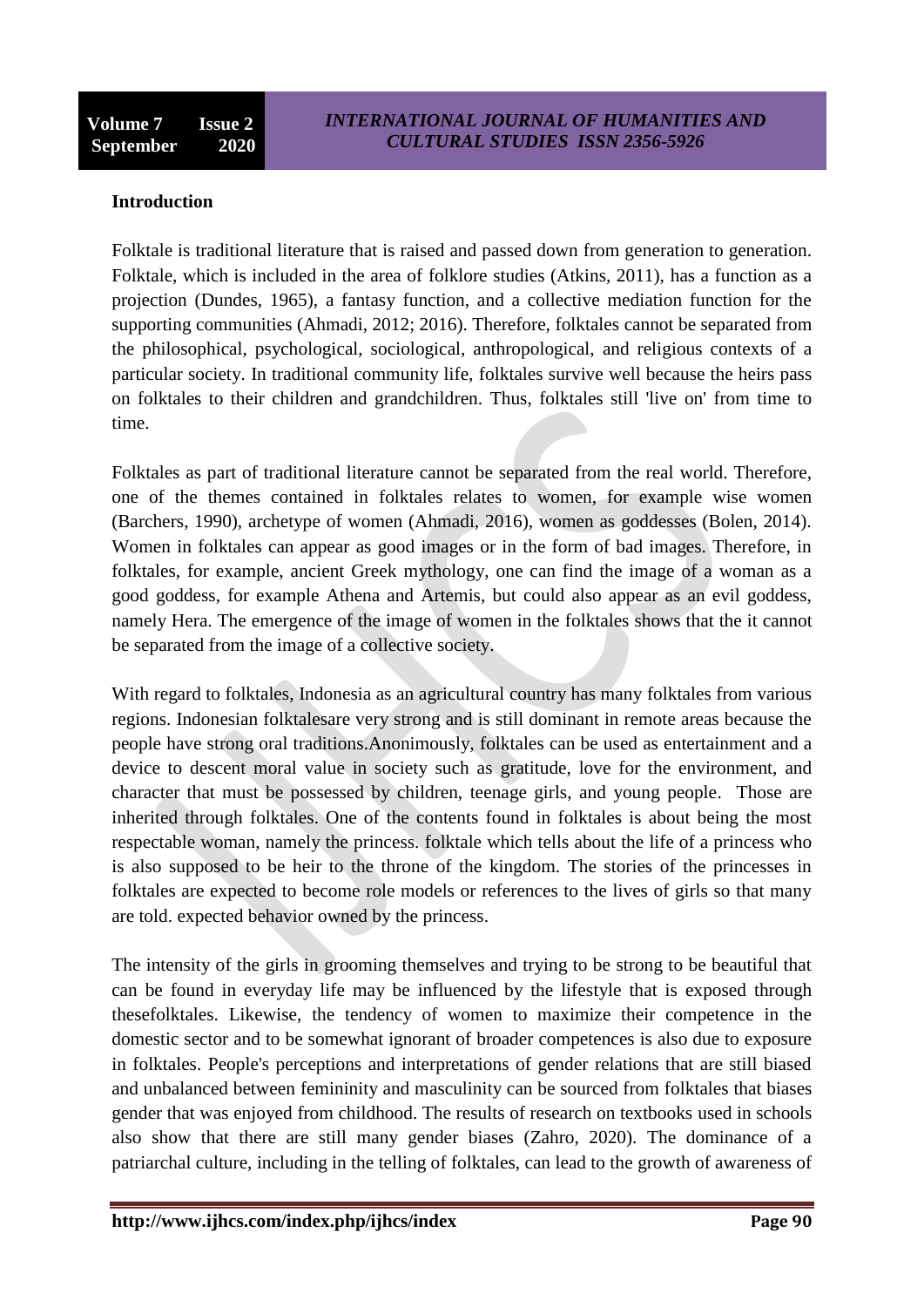gender equality. As a result, the marginalization of women occurs in many sectors. This condition is exacerbated by the attitude of women themselves who view marginalization as normal, commonplace, and natural (Zahro, Witjoro, Sidyawati, 2020).

In connection with the principles of use and beauty, folktales can be a strategic tool in disseminating various values including the value of gender education. As a medium for cultivating values, literary works have a very broad reach. Literary works can be read by anyone, anytime, anywhere. Sasatra's work can be used as a medium of learning in schools, can be read in public places, and can also be present to enliven homes.

The values that are packaged in literary works are very enjoyable and beneficial reading materials. The beautiful, symbolic, and interpretative nature of literature enables the reader to learn lessons through a pleasurable enjoyment that penetrates deep in the soul in a subtle and unconscious way. One form of literary work is folktale. Like other literary works, folktale also offers its readers various benefits. These benefits by Saryono (1997) are divided into 4 types, namely experience, knowledge, awareness, and entertainment.

The study of gender in folktales is nothing new. The study of gender in folktales, for example, has been conducted by Rice (2000) who examined the problem of gender construction in relation to stereotypes, Fontaine (2004) who examined proverbs in relation to the context of discourse studies, and Ahmadi (2011, 2015) who examined inequality gender in folktales in Indonesia. The number of folktales from various regions that tell about princesses certainly has a big influence on the lives of teenage girls in real life. They certainly compete to observe, take lessons from stories, and imitate them in everyday life. The different realities between the lives of girls in the real world and the princesses in folktales are also feared to make girls lull in dreams of having a life like princesses. In this study, the image of the king's daughters in the digital version of Indonesian folktales would be analyzed. The study focuses on the image which is a form of physical, behavioral, social, mental, spiritual images that are expressed or depicted in the story.

In accordance with technological developments, the digital version of the story is really needed by children and teenagers who cannot be separated from technology. Especially during the learning period in the network which has begun to be developed a lot. Digital and electronic versions of folktales of the book are very easy to disseminate. The digital version of folktales should also accommodate the values needed by the digital generation. This is what makes this research important. In connection with the phenomenon of gender in folktales, this study describes gender narratives contained in Indonesian folktales. This research is very important to do because exploring gender in folktales will add to the treasury of gender studies, especially the context of folktales which is currently not widely published.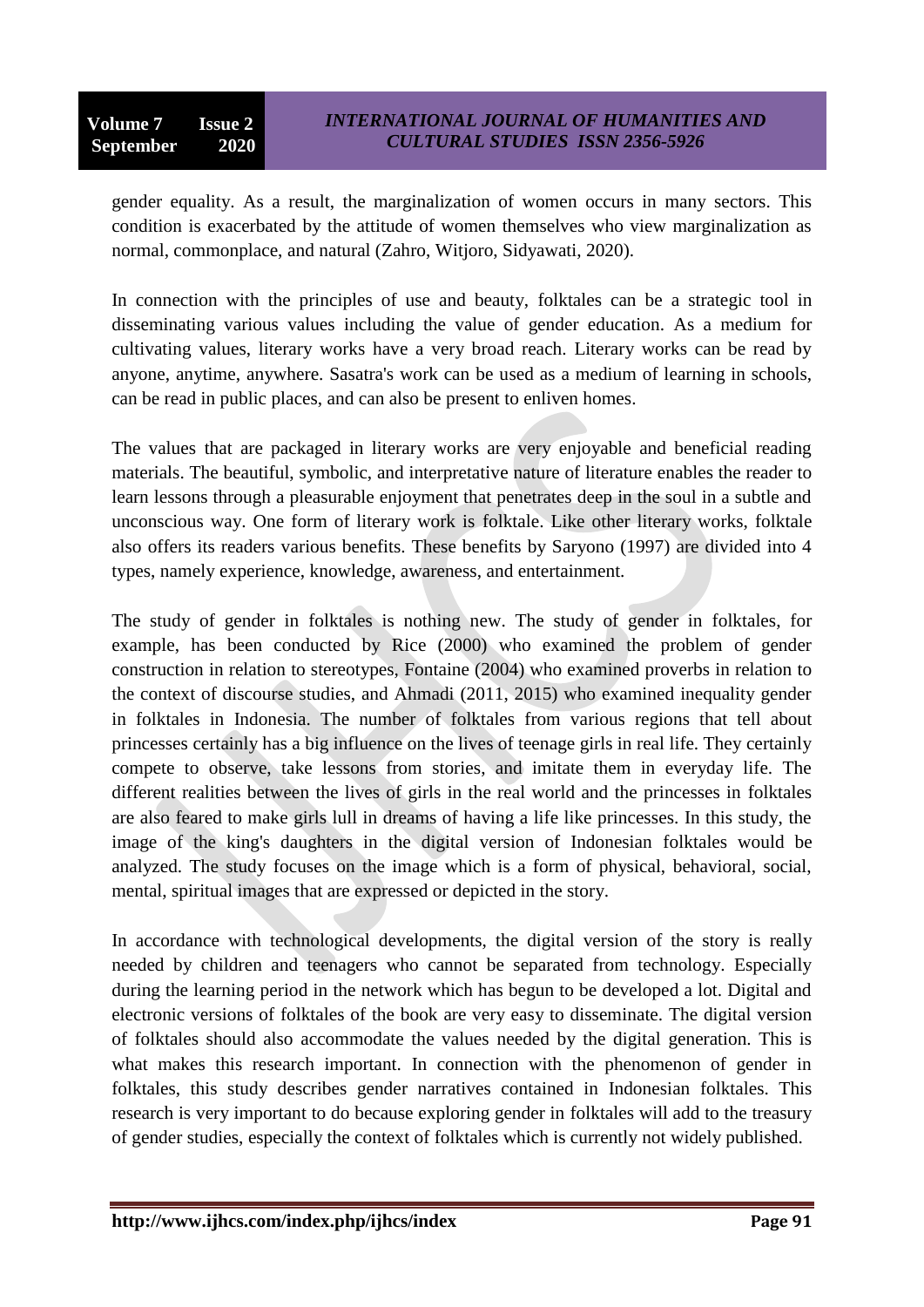Gender studies are essentially related to societal social constructs of subjectivity and objectivity related to women and men (Evans & William, 2013; Ahmadi, 2014). Gender studies in various contexts, for example philosophy, psychology, sociology, anthropology, and religion, relate to themes of equality, inequality, or stereotypes. However, in its development, gender studies can also be included in the context of criminology (Knafla, 2002) which discusses the position of women and men in the context of crime, and gender in the environmental context (MacGregor, 2019) which discusses the existence of gender, especially women in relation to ecofeminism and ecofeminism in various environmental situations that exist in society.

## **Research Method**

This study uses a qualitative method that refers more to narrative (Merriam, 2018). With regard to data, this research, which is an area of literary study, refers to narrative events in a story that contain events that are described by words, phrases, sentences and involve characters and settings. The study focuses on the form of physical images, behavior, social, mental, and spiritual which are expressed through folktales in its relevance to the gender context.

The research data source is in the form of folktales for elementary school students which has been published by the Agency for Language Development and Development, Ministry of Education and Culture of the Republic of Indonesia which can be accessed via the link http://badanbahasa.kemdikbud.go.id/lamanbahasa/statik/2234. There are five Indonesian folktales, including*Kisah Dewi Samboja* (folktale from West Java), *Putri Kumalasari* (folktale from North Kalimantan), *Joko Dolog* (folktale from East Java), *Putri Waeruwondo dan Sepatu yang Hilang* (folktale from Southeast Sulawesi), and *Di Balik Derita Si Boru Tombaga*(folktale from North Sumatra). The data analysis technique adapts the views of Miles & Huberman (2009), namely identification, classification, reduction. Researchers also conduct peer-debriefing so that the research results (Ahmadi, 2019) are more optimal.

#### **Results and Discussion**

#### **Princesses must be Beautiful**

The main thing that the authors express in folktales is the beauty of the princess. Almost all folktales with the character of a princess always describe the physical beauty of the princess. The words "beautiful" and "pretty" are almost never separated from the writer's story. Likewise, the words "graceful", "charming" or "lovely" also always appear in the five stories analyzed. The beauty of the princess is not only widely described and mentioned, but also can be the subtitle of the story. In *Kisah Dewi Samboja*, for example, the first subtitle of the story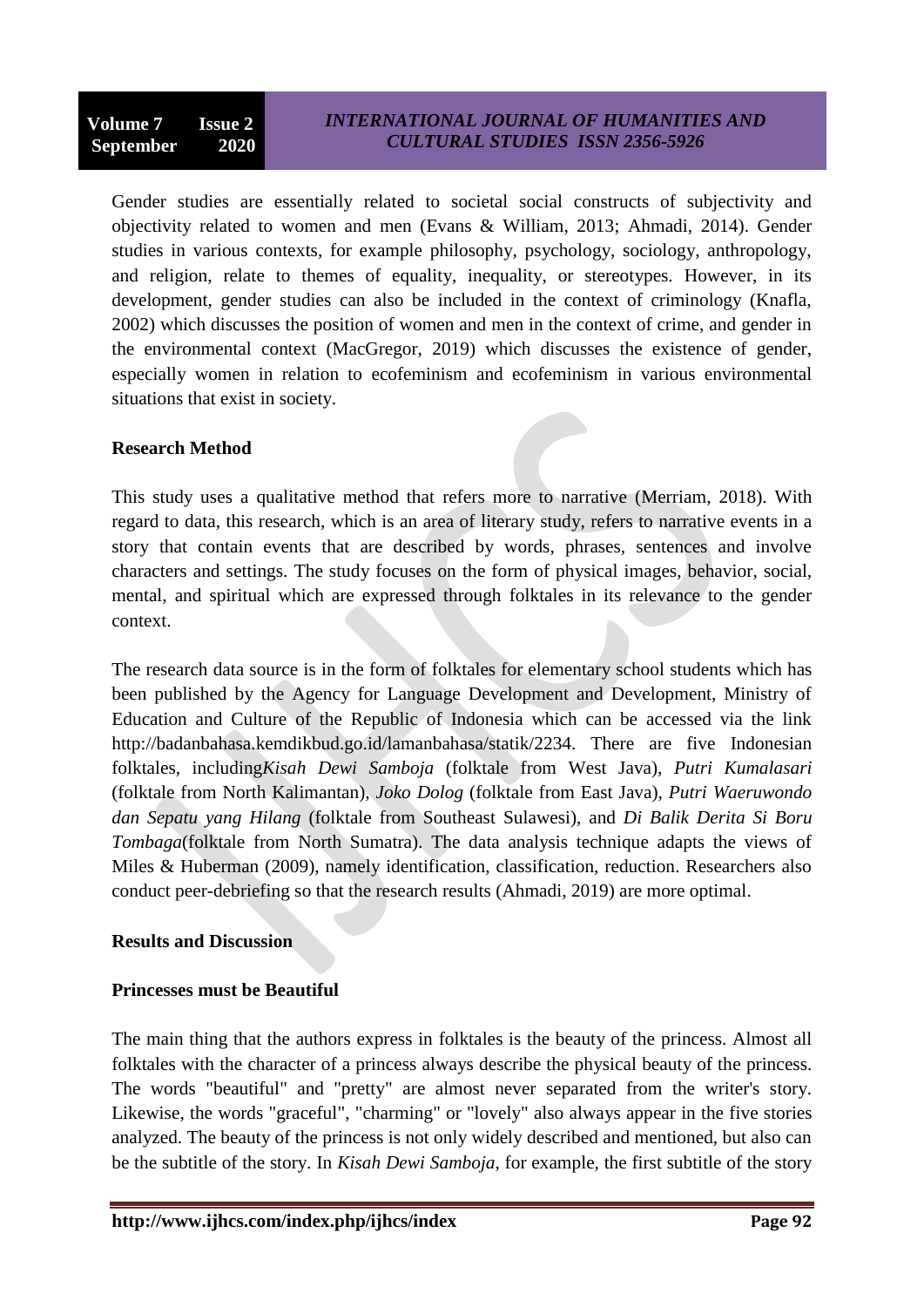is "Beautiful Princess from Galuh Kingdom." *Joko Dolog'*s story begins with a description of the beauty of the Surabaya Kadipaten girl with the subtitle "Beautiful Princess." In the story of *Putri Waeruwondo dan Sepatu yang Hilang*, it also begins with a story with the subtitle "Princess Waeruwondo" which tells a lot about the figure of a princess who has a beautiful appearance. Only the story about *Putri Kumalasari* does not begin with a description of the face of the princess, but begins with the subtitle "Princess Kumalasari is Sick". In the story *Di Balik Derita Si Boru Tombaga* (folktale from North Sumatra) there is also the title "A Woman's Stare" which describes the physical charm of the daughter of King Paniroi named PrincessDonda (Boru's mother) who continues to overshadow Guasa, even though they only met when they were young. Guasa visited King Paniroi and did not speak.

The image of the princess's beauty starts from her beautiful face. In *Joko Dolog'*s story, for example, it is described about the physical figure of the Surabaya Kadipaten Princess, Dewi Purbawati, starting from her beautiful face, her cheeks that always look red, her hair that looks like drooping, her eyes like starlight, her skin is yellow, and her slim body contains (Roesmiati , 2016: 2). In *Kisah Dewi Samboja*, the description of beauty is not only at the beginning of the story, but also in other parts. This is because the storyline is the story of Prince Anggalarang finding his princess to be his wife so that along the way Prince Anggalarang gets his princess the beauty of the princess is also described. One of the quotes is as follows.

Then came a very decisive day, Prince Anggalarang was sure of his choice of heart. Prince Anggalarang and Patih Sawung Galing would face Dewi Samboja. Patih Sawung Galing introduced himself and Prince Anggalarang. He said Prince Anggalarang's admiration for Dewi Samboja. He also said their goal was to meet Dewi Samboja. Dewi Samboja's kindness and beautiful face are the binding (Kurnia, 2016: 17).

The five stories are about the journey to find a mate so that the image of physical beauty is very strong in the story. The explicit description is accompanied by illustrations of beautiful women coloring the five stories. The physical descriptions that dominate folktales can be understood when linked to the spread of folktales that have been passed down from generation to generation orally. Descriptions that are based on physical things are easier to give concrete shadows. Moreover, folktales are generally enjoyed and told to children.

Folktales as a story that have been passed down from generation to generation is also close to traditional values. As stated by Stewig (in Nurgiyantoro, 2005) traditional literature is a form of oral speech that emerges and develops (from generation to generation) inadvertently to express various ideas that have appeared previously which are generally more intended as a means of providing moral messages. One of the traditional beauty messages as stated in various expressions that beautiful is clear skin, round eyes, long hair, a slim body, and so on.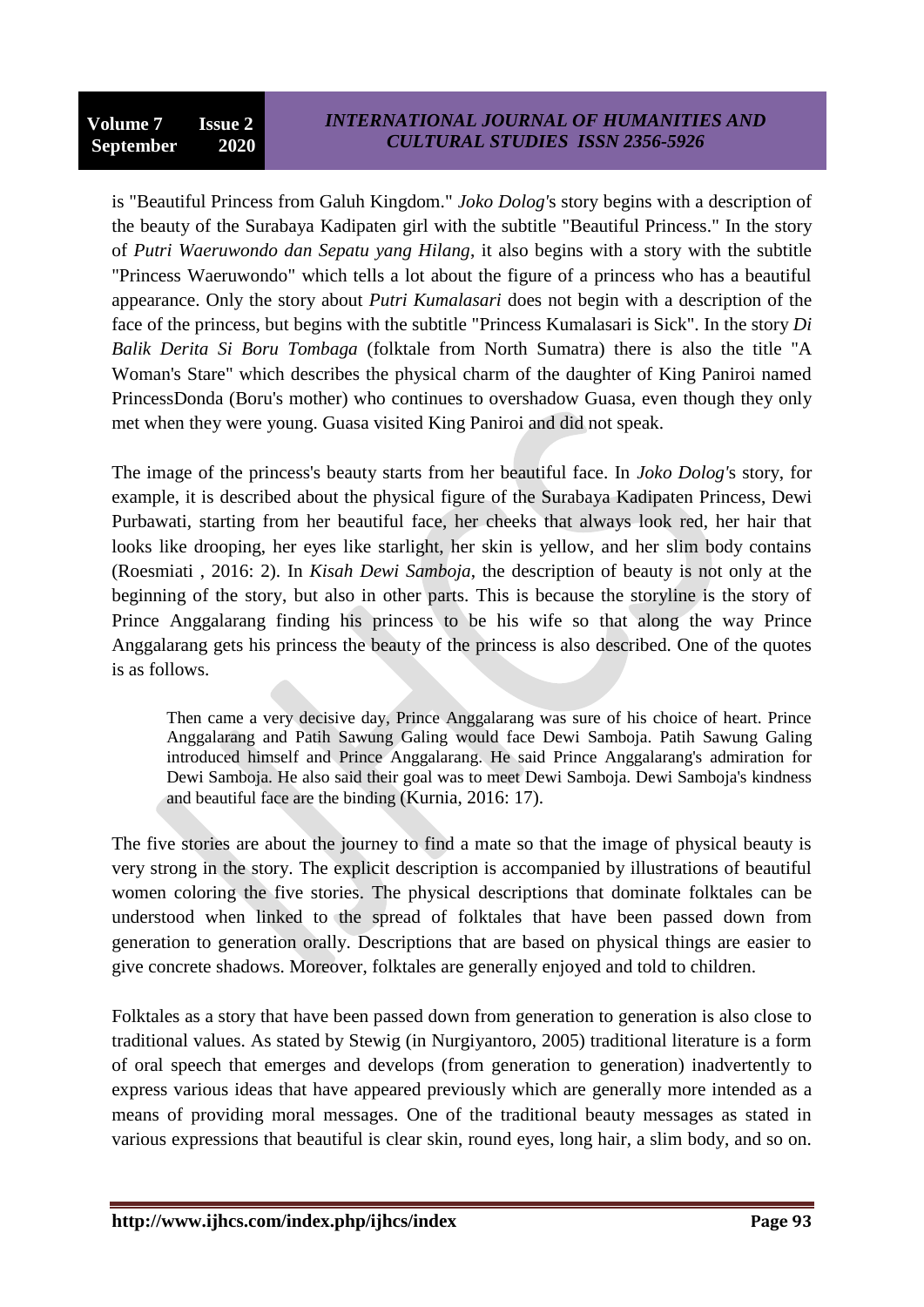The new beauty adaptation that began to develop since the 90's has not been much considered in writing folktales, including the digital version.

#### **Princesses must be Friendly, Gentle, and Kind**

Most of the folktales tells the story of the princess's journey to get a mate. Likewise with the 5 folktales studied in this. *Kisah Dewi Samboja*is also about the meeting between Dewi Samboja and Prince Anggalarang, *Putri Waeruwondo dan Sepatu yang Hilang*is about Princess Waeruwondo and the young Laembo, *Joko Dolog* is the meeting between Dewi Purbawati and Joko Jumput, *Putri Kumalasari* also tells about princess who later married a young man named Ujang who found a cure for her. *Di Balik Derita Si Boru Tombaga*is indeed about the absence of inheritance rights for girls, but at the beginning of the story is about the meeting of the daughter of King Paniroi named Princess Donda and the young Guasa who later had two daughters.

Those five girls in the stories are princesses with pleasant behavior and good character. The behavior of the princesses is a description of the behavior that the youth covet because it is a part of what princes and young men who want their daughter consider. Kindness and gentleness are described through the princess's interactions with her family, ladies-in-waiting, guests, and commoners.

Friendly, gentleness and kindness are mentioned explicitly accompanying the description of the beauty of the princess. This depiction is certainly very good for moral formation for teenage girls. However, the portion of this description is so large that the moral feminization in folktales feels very strong. One of the quotes about it is as follows.

"All right, Dewi Samboja. Uncle would ask you. Uncle was happy because Dewi would want and care about the situation of the Galuh people. They would lost it if Dewi did not come to greet the residents. Uncle never heard the talk of a Galuh people accidentally. He was happy when Dewi came. He also admired the beauty and kindness of Dewi. " Uncle Patih expressed his opinion. (Kurnia, 2016: 8-9)

Women are constructed to always do good regardless of the underlying conditions. She is only taught to always do good and will get good. Women are convinced that life is a reciprocal relationship. Because of her good attitude, everyone who loves the princess will definitely be protected. Here's one quote about it.

As a royal princess, Waeruwondo was tempered by the good behavior of her parents. Every word spoken and behavior that is shown and conveyed must be polite so that the people around him feel comfortable. Having no siblings, he considered everyone in the palace to be his brothers. He treats everyone well and doesn't even hesitate to help other people's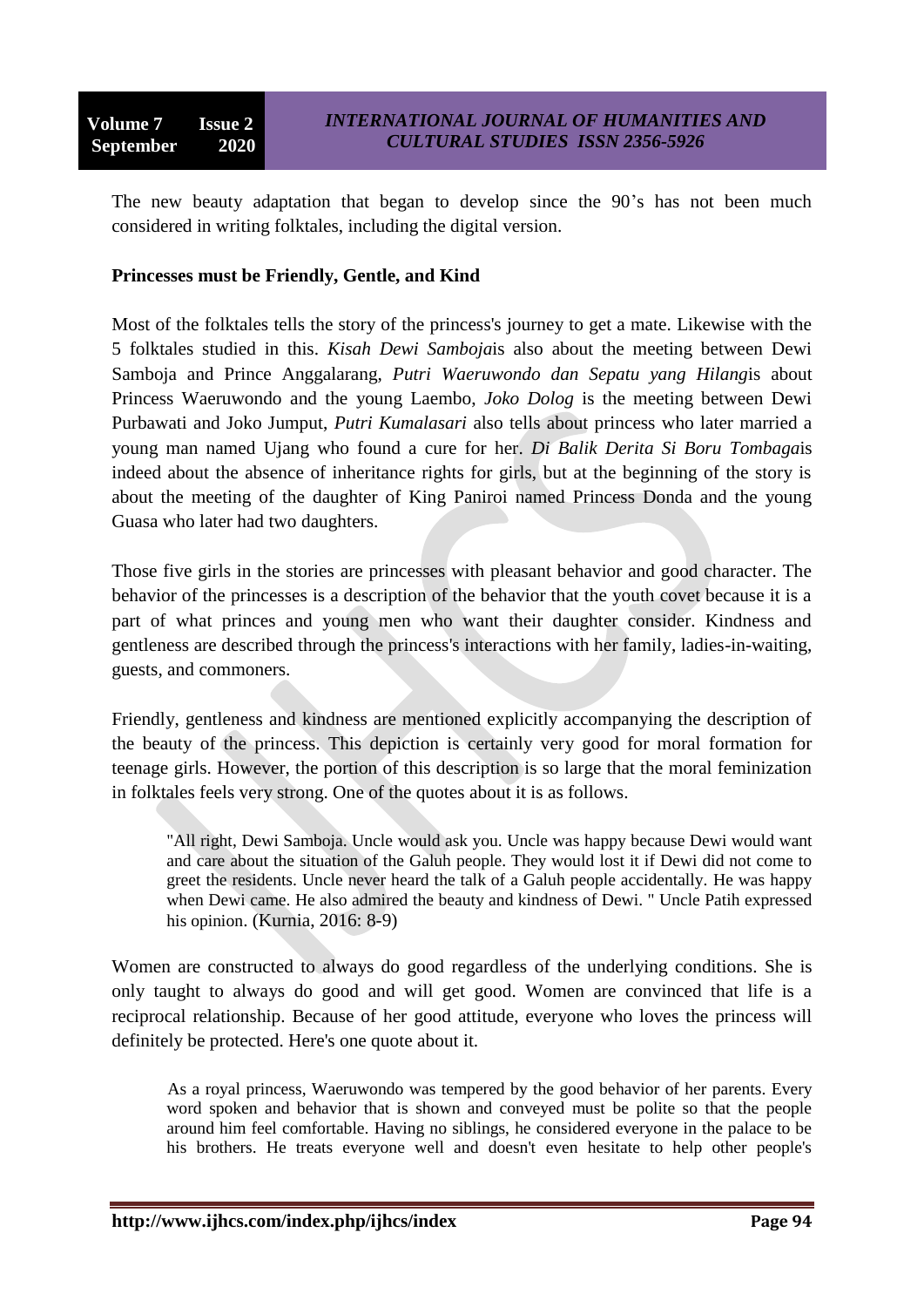difficulties. Because of his good attitude, the whole palace loved Waeruwondo like his own children or siblings (Uniawati, 2016: 16)

#### **Princess must be Skilled in Domestic Work**

The story of the princesses is not far from the royal garden and family room. This setting is the dominant setting behind events involving princesses. When the princess arrives with a guest, when the princess pampers her father, the princess is joking with the palace maid, or just taking a walk enjoying the beauty of the flowers. Here's an excerpt.

Besides being fond of providing help to people in distress, Waeruwondo also had other hobbies. He had a passion for planting and caring for flowers. He planted various flowers around the palace. There are roses, orchids, lilies, ashokas, and sunflowers which when blooming would show a very beautiful color. Thanks to his skill and patience in caring for plants, the palace looked beautiful and soothed the eyes of anyone who looked at it. Every morning and evening Waeruwondo spent his time in the garden, caring for flowers, watering them with water, giving them fertilizer to make them fertile, and weeding out the grass that grew wild around the flower plants (Uniawati, 2016: 10).

The ability to do domestic work is always the main thing in the story. Princess is always skilled at arranging like Dewi Samboja. Diligently caring for flowers in the garden like Princess Waeruwondo. Serving or caring for family needs like Dewi Purbawati. Flexible serving drinks or dishes like Princess Donda.

The domestic setting is getting stronger because one of the conflicts in the story is the determination of a mate for the princess. Family deliberations that take place in the family room, clarify the intention of the princess's heart, or the princess jokes with the ladies in the garden. In fact, the story about the princess is actually the toughness of the princess in facing various problems. Dewi Samboja in *Kisah Dewi Smaboja* is Dewi Samboja's hard effort to survive after being removed from the palace because the Bajo or robbers who paralyzed her kingdom, Princess Kumalasari was able to endure pain for a long time until a drug called reeds of miss was found by Ujang, the son of King Guasa who fought culture which ignores the inheritance rights of the family due to the absence of sons, Dewi Purbawati who firmly rejects Jaka Taruna's cheating, and Princess Waeruwondo, who is good at strategy, do not appear to be prominent in the story.

#### **The Princess Becomes Object of the Struggle**

The meeting between the princess and her soul mate in most folktales is because the prince or the young man won the competition. Dewi Purbawati and Jaka Jumput who defeated Jaka Taruna and Prince Situbanda who tried to fulfill the requirements of the princess to be able to propose her. Princess Waeruwondo was also found by the Laembo through "finding the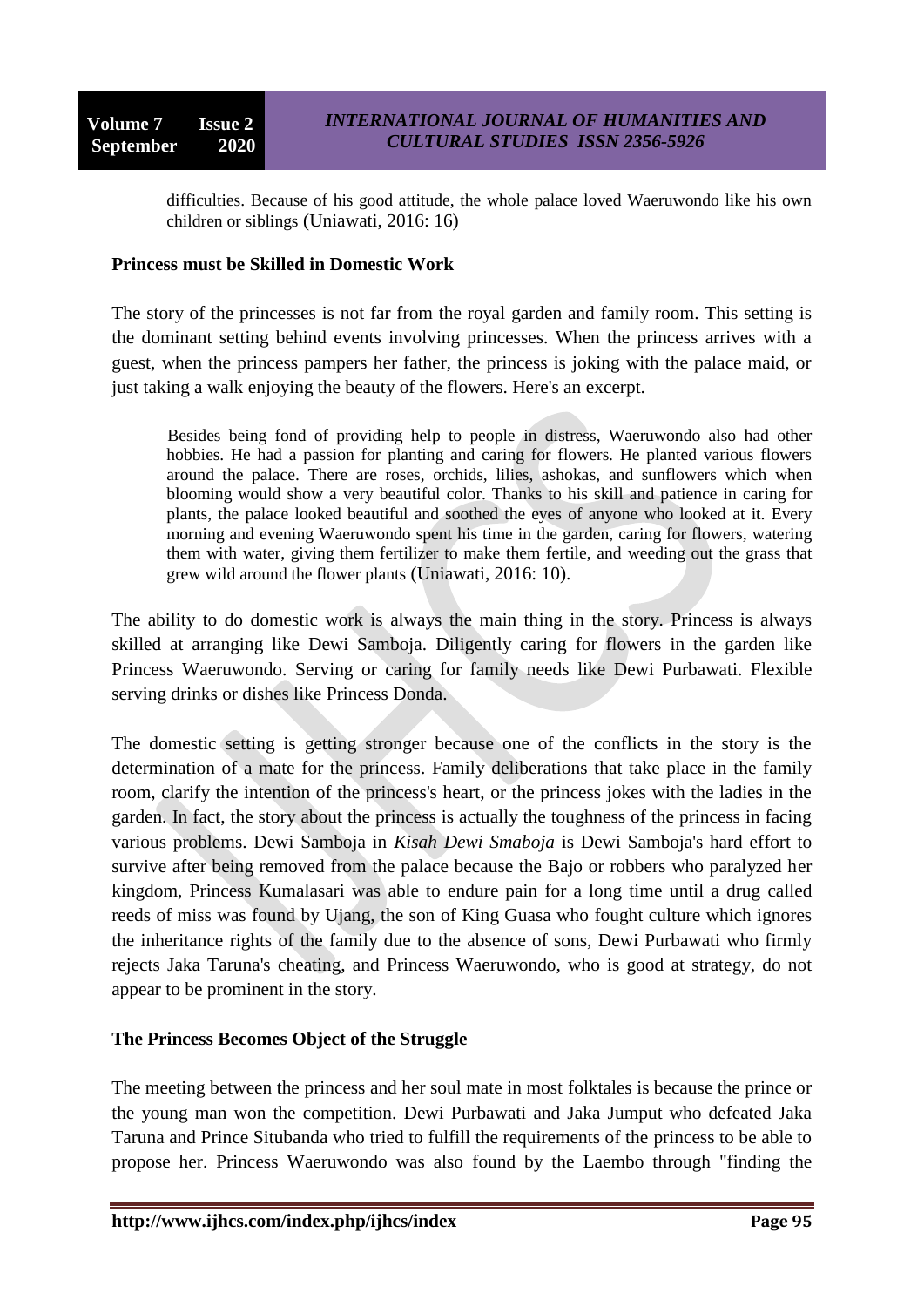princess's missing shoe". Princess Kumalasari was also married off to Ujang as well because it was the young man who was able to find a medicine to treat her. Dewi Samboja and Princess Donda are not because of the competition, but their charm of beauty makes the youths captivated.

This picture shows the price of a woman in a traditional culture influenced by a patriarchal culture. Their bargaining power is determined by the number of men who yearn for them. The depiction of figures in folktale like this certainly reinforces the patriarchal reality that exists in society. Girls must be beautiful, gentle, white, and have long black hair. In terms of competence, women are not required to have intelligence, but are constructed as passive figures. This means that gender values in folktales are largely not fair values. This reinforces Soedjiono's (2006) research which concludes that none of the female characters in folktales is worthy of being role models. This study confirms that the alleged depiction of men and women in folktales has been influenced by the myth of patriarchy living in society is true. Women in folktales are beautiful, gentle, helpless, and become contested.

## **Princess do not really study society and state administration**

The princesses in folktales are the daughters of the king who are also heirs to the throne. However, the stories do not highlight their abilities as potential leaders. They are constructed as princesses who then get a capable partner as a king and the princess becomes a companion. Dewi Purbawati, who received a powerful and virtuous Jaka Jumput, who was able to get rid of Jaka Taruna who was cheating and Prince Situbanda who was unscrupulous. Dewi Semboja got Prince Anggalarang, the strong Laembo for Princess Waeruwondo, the wise young Guasa for Princess Donda, and the good Ujang for Princess Kumalasari.

In *Di Balik Derita Si Boru Tombaga,*about the absence of inheritance rights for girls who are trying to fight against the daughters of Princess Donda and King Guasa. The stories of the daughters should be able to inspire girls to empower themselves more from various aspects. A leader must have various skills that are actually owned by them. This is shown by their existence as the leader of the kingdom. Dewi Smaboja can exist on the run and even reclaim her kingdom. This is certainly very extraordinary and can arouse the enthusiasm of young people, especially women, not only to focus on beautifying themselves.

Likewise, Princess Donda's daughters were against culture, which deprived a family of inheritance because they did not have sons. This is an extraordinary struggle that deserves a larger portion of *Di Balik Derita Si Boru Tombaga*. Emphasis on the struggle of the children of Princess Donda and King Guasa who were deprived of inheritance because they were women would inspire women that they have the same rights. Their voices must be heard and their human rights must not be violated.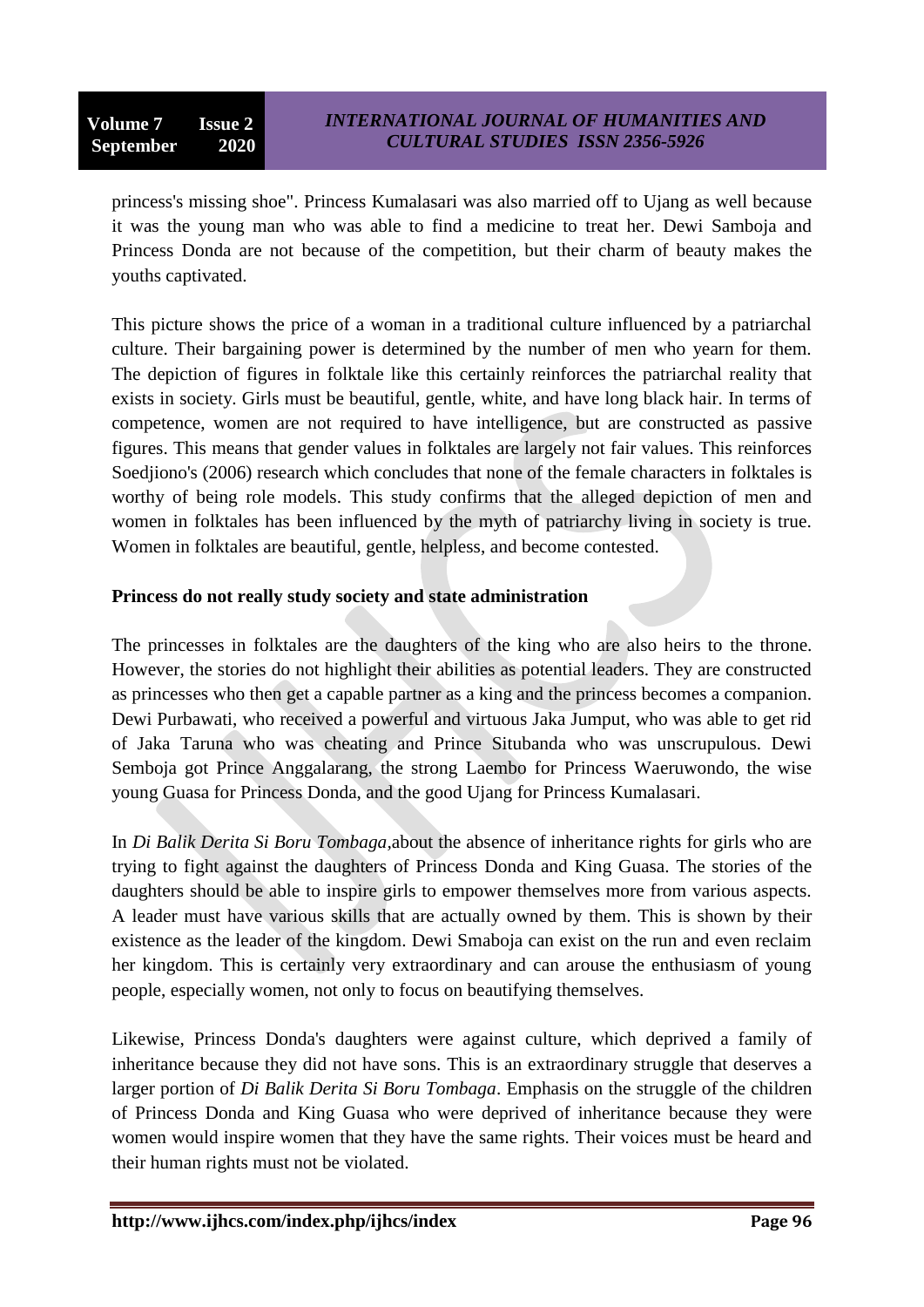The success of the children of King Guasa and Princess Donda in fighting for their rights, the ingenuity of Dewi Purbawati, the resilience of Dewi Samboja, the intelligence of Princess Waeruwondo can be explored more broadly, proportionally, because all of that is certainly obtained through a learning process. Folktales that emphasize the achievement of such competences are very much needed in today's times when gender bias is very strong.

### **Conclusion**

Based on the results of the presentation, Indonesian folktales show that the existence of gender is very strong, namely putting forward women with images that must be beautiful, behave kindly and gently, have noble character, are skilled at doing domestic work, are the target of many men, and ignore social competences such as understanding constitutional and security. Thus, folktales can be used as a reference and support in relation to gender learning. The hope is that school students will not only learn gender from a formal context in school, but also learn gender through folktales.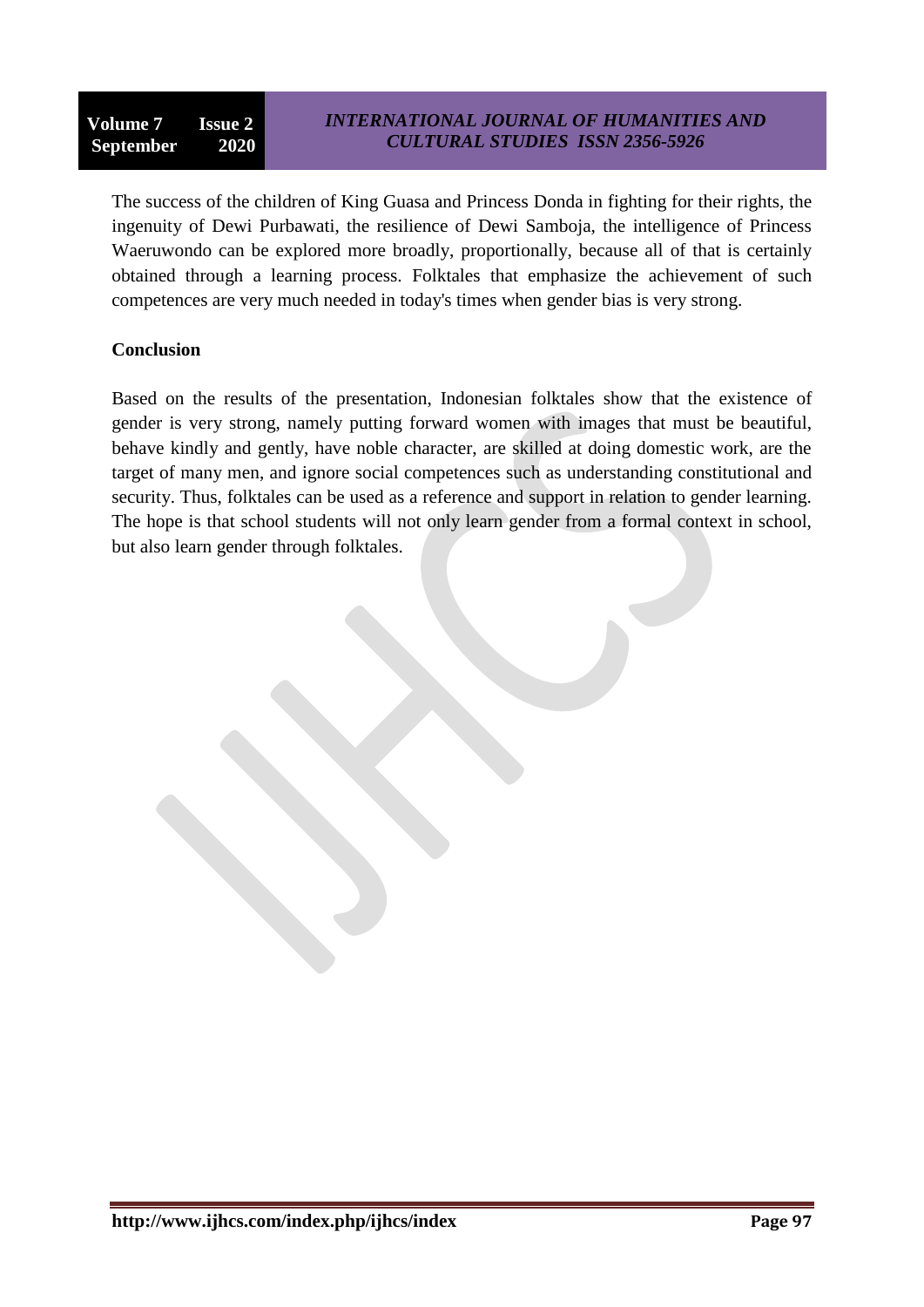#### **References**

Ahmadi, 2019. *Metode Penelitian Sastra.* Gresik: Graniti.

- Ahmadi, A. 2015. Perempuan dalam Sastra Lisan di Pulau Raas: Kajian Gender. *JurnalBahasa dan Seni* , 43 (1): 57—65.
- Ahmadi, A. 2016. Archetype Dongeng Jerman: Kajian Psikoanalisis Jungian. *Jurnal Toto Buang (4/2)*. 147-159.

Ahmadi, A. 2012. *Sastra Lisan dan Psikologi.* Surabaya: Unesa Press.

- Ahmadi, A. 2011. Representasi Ketimpangan Jender dalam Cerita Rakyat Indonesia. *Jurnal Sastra & Seni*, *3*(1), 19-26.
- Ahmadi, A. 2014. Perempuan Agresif dan Opresif dalam Antologi Cerpen Kompas 2012: Tinjauan Psikologi Gender. *Jurnal Lentera*, *10*(1), 65-74.
- Ahmadi, A. 2016. Archetype Dongeng Jerman: Kajian Psikoanalisis Jungian. *Jurnal Toto Buang (4/2)*: 147-159
- Atkins, T. 2011. *Folklore*. London: Salt Publishing.
- Barchers, S. (Ed.). 1990. Wise Women: Folk and Fairy Tales From Around The World. Englewood, CO: Libraries Unlimited.
- Bolen, J. S. 2014. *Goddesses in Older Women: Archetypes in Women Over Fifty*. New York: Harper.
- Djamari. 2016. *Cerita Rakyat dari Kalimantan Utara, Putri Kumalasari*. Jakarta: Badan Pengembangan dan Pembinaan Bahasa, Kementerian Pendidikan dan Kebudayaan
- Dundes, A. 1965. *The Study of folklore*. Englewood Cliffs: Prentice-Hall.
- Evans, M., & Williams, C. 2013. *Gender: The key concepts*. London: Routledge Taylor & Francis Group.
- Fontaine, C. R. 2004. The Proof of the Pudding: Proverbs and Gender in the Performance Arena. *Journal for the Study of the Old Testament*, *29*(2), 179– 203. <https://doi.org/10.1177/030908920402900205>
- Knafla, L. A. 2002. *Crime, gender, and sexuality in criminal prosecutions*. Westport, Conn: Greenwood.
- Kurnia, N. 2016. *Kisah Dewi Samboja*. Jakarta: Badan Pengembangan dan Pembinaan Bahasa, Kementerian Pendidikan dan Kebudayaan.
- MacGregor, S. 2019. *Routledge handbook of gender and environment*. London: Routledge.
- Merriam, A. 2018. *Qualitative Research in Practice: Examples for Discussion and Analysis*. New York: John Wiley & Sons Inc.
- Miles, M. B., & Huberman, M. A. 2009. *Qualitative data analysis: An expanded sourcebook*. Thousand Oaks: SAGE Publ.
- Nurgiyantoro, B. 2005. *Sastra Anak, Pengantar Pemahaman Dunia Anak*. Jogjakarta; Gadjahmada University Press.
- Rice, P. S. 2000. Gendered Readings of a Traditional "Feminist" Folktale by Sixth-Grade Boys and Girls. *Journal of Literacy Research*, *32*(2), 211– 236. <https://doi.org/10.1080/10862960009548074>